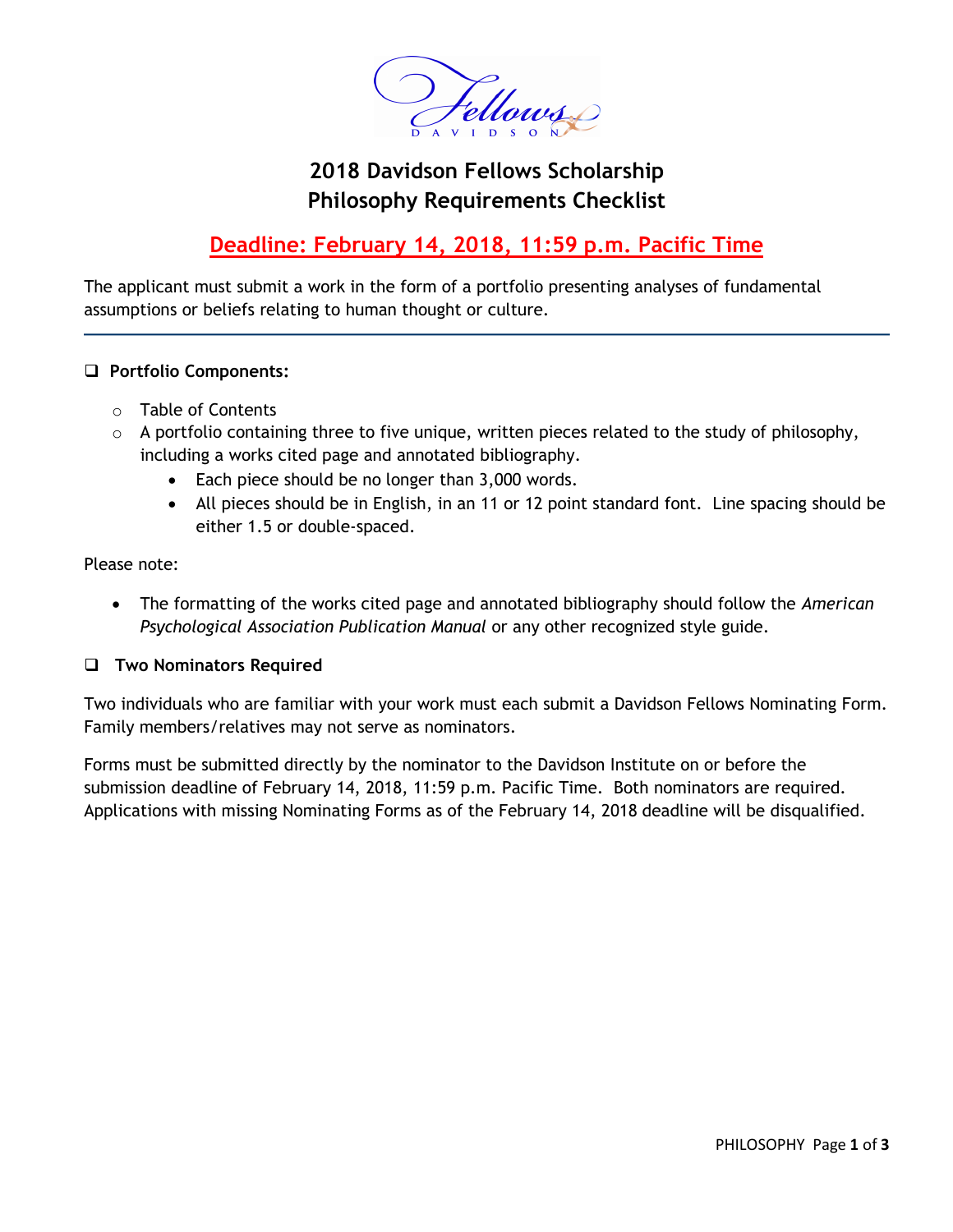

## **Attachments to the Davidson Fellows Application**

All attachments are to be completed by the applicant. The word count or length of the attachments is up to the applicant.

Note: Applicants in ALL categories must submit Attachments 1 through 3.

#### **ATTACHMENT ONE: Process Essay**

- o **Part One**: Please answer the following questions:
	- What inspired you to pursue this work?
	- How much time (hours/days/months) did it take you to complete this work?
	- How did you organize the work that went into doing it?
	- What difficulties did you encounter and how did you handle them?
- o **Part Two**: Please answer the following questions:
	- Where was the work completed?
	- Who supervised your work? (Give names, titles, addresses, e-mail, and phone numbers)
	- What help have you received in doing this work?
	- List who helped you and what assistance he/she provided. (Please include individuals who offered equipment, ideas, critiques, materials, methodology, etc.)

**ATTACHMENT TWO:** Significance and Benefit to Society Essay

Please explain why your submission qualifies as a significant piece of work, as defined by at least one of the following criteria:

- exceptional creativity
- a new idea with high impact and/or broad implications
- an innovative solution with regional, state and/or national implications
- an important advancement that can be replicated and built upon
- an interdisciplinary discovery with the potential to effect positive change
- a prodigious performance

Also, please explain how your work may make a positive contribution to society or has social relevance.